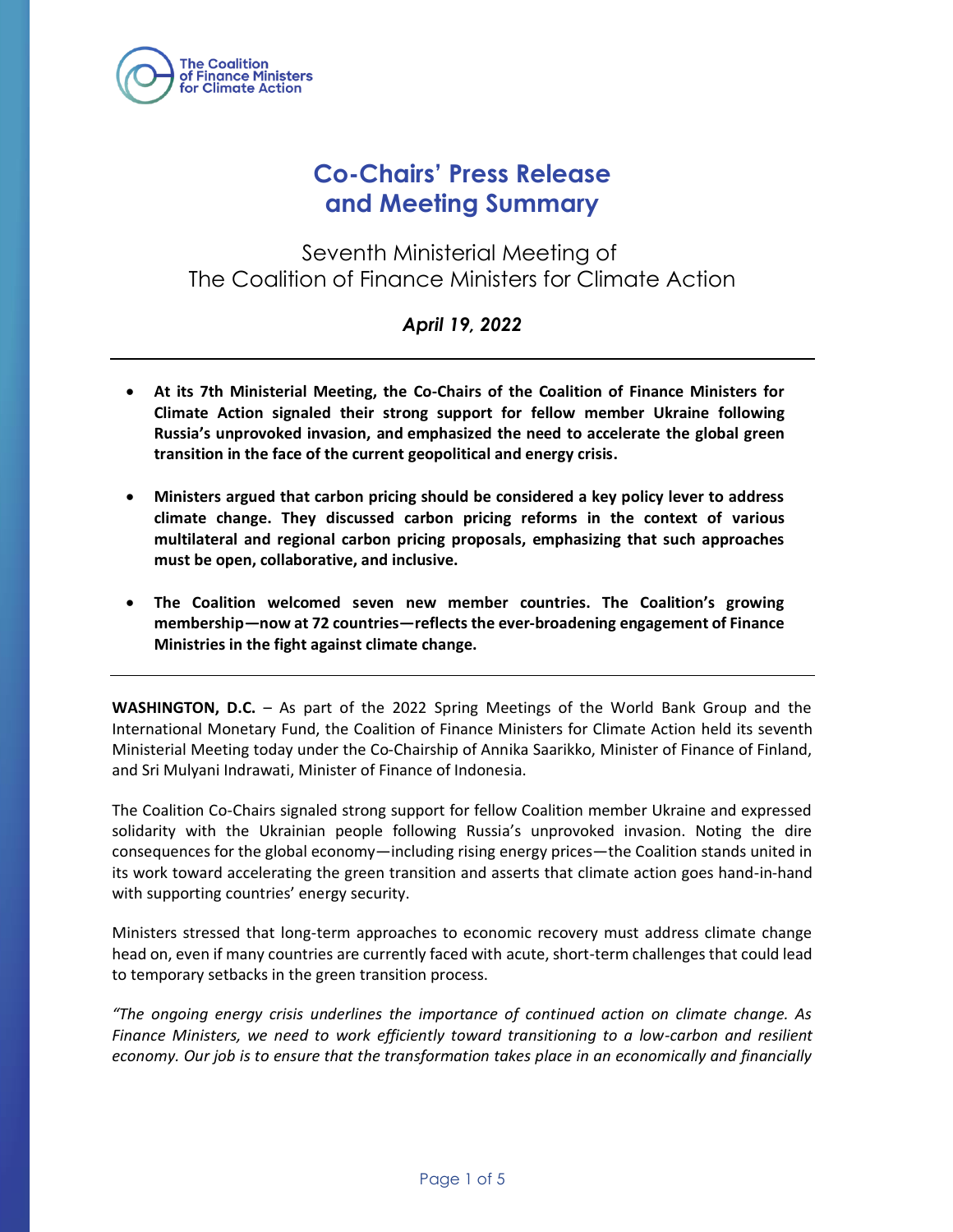

*sustainable manner, and that it is socially just," s*aid **Annika Saarikko, Finance Minister of Finland** and Co-Chair of the Coalition of Finance Ministers for Climate Action.

It was reaffirmed that carbon pricing is a key economic policy tool to address climate change, and various multilateral and regional proposals for the coordination of carbon pricing were discussed. Ministers welcomed these proposals, while emphasizing the need for such initiatives to be open, collaborative, inclusive, and in line with each country's transition strategies. Speakers also urged careful consideration of national and international implications in the design of carbon pricing policies, such as carbon leakage risks, potential negative spillover effects, and distributional impacts, especially on poor and vulnerable communities.

"*Putting a price on carbon is an important step forward in advancing low-carbon economy policy. Constructive collaboration and knowledge exchange must be promoted by the Coalition of Finance Ministers for Climate Action to ensure a fair and just transition globally,"* said **Sri Mulyani Indrawati, Finance Minister of Indonesia** and Co-Chair of the Coalition of Finance Ministers for Climate Action.

Coalition members also underlined the importance of continued cooperation with its 25 Institutional Partners and with other multilateral bodies, and welcomed seven new member countries—Andorra, Bahamas, Bahrain, Cameroon, Egypt, Eswatini, and Morocco—that joined the Coalition since the 6<sup>th</sup> Ministerial Meeting in October 2021, bringing the Coalition's membership to 72 countries.

Coalition Members and Institutional Partners also contributed public [video statements](https://www.financeministersforclimate.org/events/seventh-ministerial-meeting) as inputs into the meeting's proceedings.

Lastly, Ministers confirmed that Finland will continue to co-chair the Coalition for a final year until April 2023 together with Indonesia.

#### **About the Coalition of Finance Ministers for Climate Action:**

The Coalition, launched in April 2019, is a group of Finance Ministries that collaborate on strategies to integrate climate into economic and financial policies. The Coalition's 72 member countries represent different geographic regions and levels of economic development, and collectively account for about 35% of global carbon emissions and 65% of global GDP (based on 2020 data).

#### **Inquiries:**

- General inquiries[: coalitionsecretariat@financeministersforclimate.org](mailto:coalitionsecretariat@financeministersforclimate.org)
- Media relations: bholzman@worldbank.org
- Co-Chair Sherpas, Coalition of Finance Ministers for Climate Action:
	- o **Pekka Morén**, Ministry of Finance, Finland: [pekka.moren@gov.fi](mailto:pekka.moren@gov.fi)
	- o **Masyita Crystallin**, Ministry of Finance, Indonesia: [masyita.crystallin@kemenkeu.go.id](mailto:masyita.crystallin@kemenkeu.go.id)
- Website: [www.financeministersforclimate.org](http://www.financeministersforclimate.org/)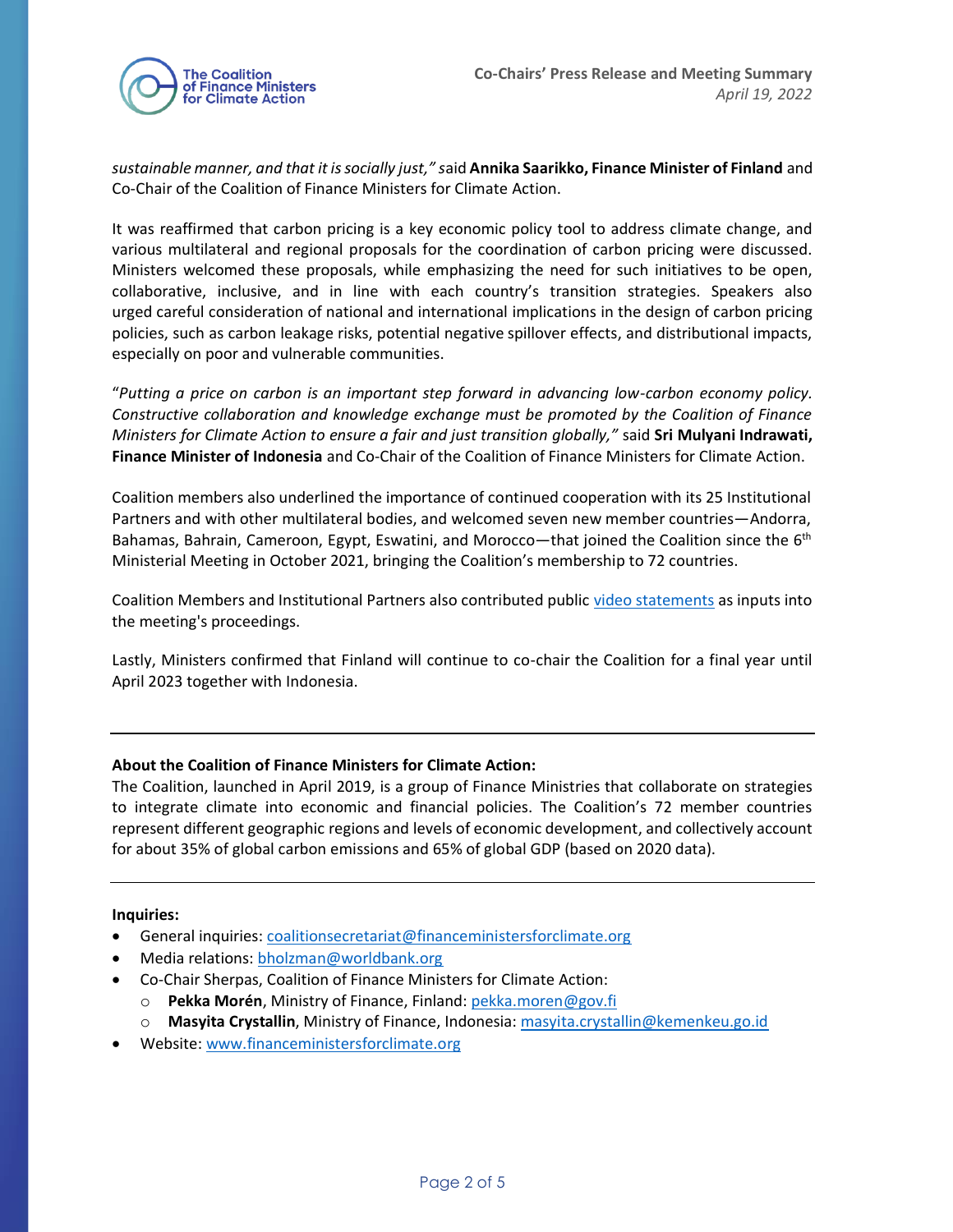

## **Co-Chairs' Meeting Summary**

The Coalition of Finance Ministers for Climate Action convened virtually for our Seventh Ministerial Meeting on April 19, 2022.

The Coalition discussed the implications of Russia's unprovoked invasion of Ukraine on climate action in the context of dire consequences for the global economy and transition to low-carbon economy. The Coalition remains committed to accelerating climate action, and recognizes that climate action goes hand-in-hand with supporting countries' energy security. As the recent IPCC report shows, without immediate and deep emissions reductions across all sectors, limiting global warming to 1.5°C will be beyond reach.

The Coalition will continue to support Members in mainstreaming climate impact parameters into macroeconomic, fiscal, and financial policies. Since climate change is a global concern, collaboration is essential—we remain committed to working collectively through the framework of the Helsinki Principles. Ministers stressed the importance of a comprehensive approach to public financial management that can include, if appropriate, carbon pricing, environmental taxation, and low-carbon technology promotion as possible tools to reduce greenhouse gas emissions and finance a just and inclusive transition given limited fiscal budgets and challenging debt levels. Investment and private finance will play a central role in the transition; the public sector must create an enabling environment for our private sector partners to fulfill their climate commitments made at COP26 in Glasgow, while also engaging with those commitments to support their credibility and accountability.

Our discussion today focused on the current challenges of climate policy, various climate change mitigation and adaptation approaches, and the role of carbon pricing—including multilateral approaches to carbon pricing and various applications of carbon taxes and emissions trading schemes (ETSs)—from the experience of Member countries pursuing a combination of climate change mitigation policies.<sup>1</sup> On adaptation, the discussion revolved around climate action financing for developing countries based on the doubling of adaptation financing as agreed during COP26. We reaffirmed carbon pricing as a key economic policy tool to address climate change, and noted that it can be part of each country's policy mix (depending on each country's circumstances and transition strategies), which might also include regulatory measures, energy market reforms, and reforms of inefficient and regressive fossil fuel subsidies.

Coalition Members discussed various multilateral and regional approaches to climate mitigation policies and ways to assess carbon leakage risks, and highlighted the need for these initiatives to be open, collaborative, and inclusive, while also carefully considering national and international implications (such as carbon leakage and potential negative spillover effects) and distributional

 $1$  This discussion was informed by a series of preparatory workshops and a pre-Ministerial Meeting seminar. The outcomes of these events were reported to Ministers.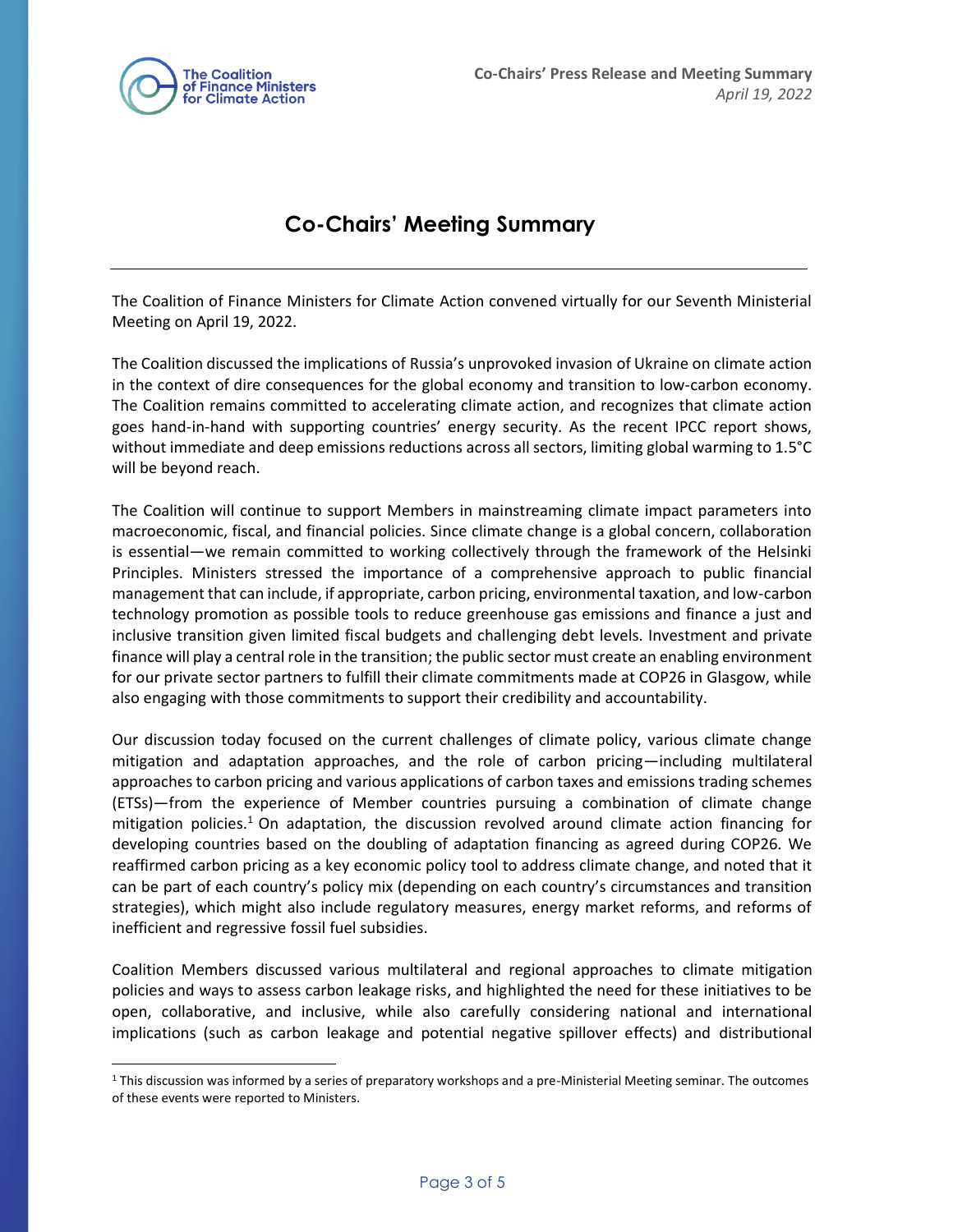

impacts, especially on the poorest and most vulnerable communities. We also stressed the importance of focusing on ensuring adequate and effective global greenhouse gas emissions reduction through best practice sharing among countries, taking into account different climate and mitigation policy implementation approaches, international trade obligations, and other countryspecific factors.

The political challenges of introducing carbon pricing and subsidy reforms, as shared by Member countries, underlined the importance of a comprehensive and adaptive approach, the need for different tools to be taken into account in designing reforms, and the importance of analyzing distributional and equity impacts involving relevant stakeholders.

The Coalition's objective is to facilitate good practice sharing on the design of reforms, as well as to inform, raise awareness, and facilitate discussions among Ministers on how policy tools can help meet climate goals. Throughout 2022, the Coalition plans to hold follow-up meetings with economic and fiscal policymakers to analyze the mitigation impacts of different policy tools—and their interactions—in more detail. We intend to explore the evolution of ETS compliance markets and their links to voluntary carbon markets, which is aligned with the Article 6 rules of the Paris Agreement. The Coalition is also eager to learn from many promising initiatives including the Energy Transition Mechanism and the Glasgow Financial Alliance for Net Zero.

The Coalition continues to seek to provide Member countries with peer support and technical advice in implementing climate and green transition policies. To this end, the Coalition today also announced the launch of a training programme to enhance Members' and Institutional Partners' competencies and knowledge of the Helsinki Principles for mainstreaming climate matters into Finance Ministries' competencies. This program responds to Members' capacity needs to further integrate climate change mandates and functions into their work, and builds on a number of current initiatives, including the World Bank's whole-of-economy capacity building program, the IMF's training course on the macroeconomics of climate change, the World Resource Institute's resilience and adaptation mainstreaming program, and UNDP's platform for capacity building and knowledge exchange on climate change integration in fiscal policy and management.

The Coalition underlined the importance of close collaboration with partners, and welcomed the enhanced collaboration with the G20, particularly on the topics of private capital mobilization, common approaches to aligning investments with the goals of the Paris Agreement and 2030 Agenda, green transition, carbon pricing, and other relevant climate-related economic policy areas. These topics, covered in the Coalition's 2022 Work Programme, correspond to the G20 Finance Track objectives and the Sustainable Finance Roadmap action items. In line with the Glasgow Declaration with the Network for the Greening of Financial Systems (NGFS), the Coalition plans to cooperate closely with the NGFS in several areas, including on the assessment of climate and nature-related risks, macro-modelling, and research and training programs. The Coalition also acknowledges the simultaneous shocks that developing and vulnerable Member countries continue to experience. We look forward to engaging with the Vulnerable Twenty ("V20") group to discuss their specific circumstances and related economic policy challenges.